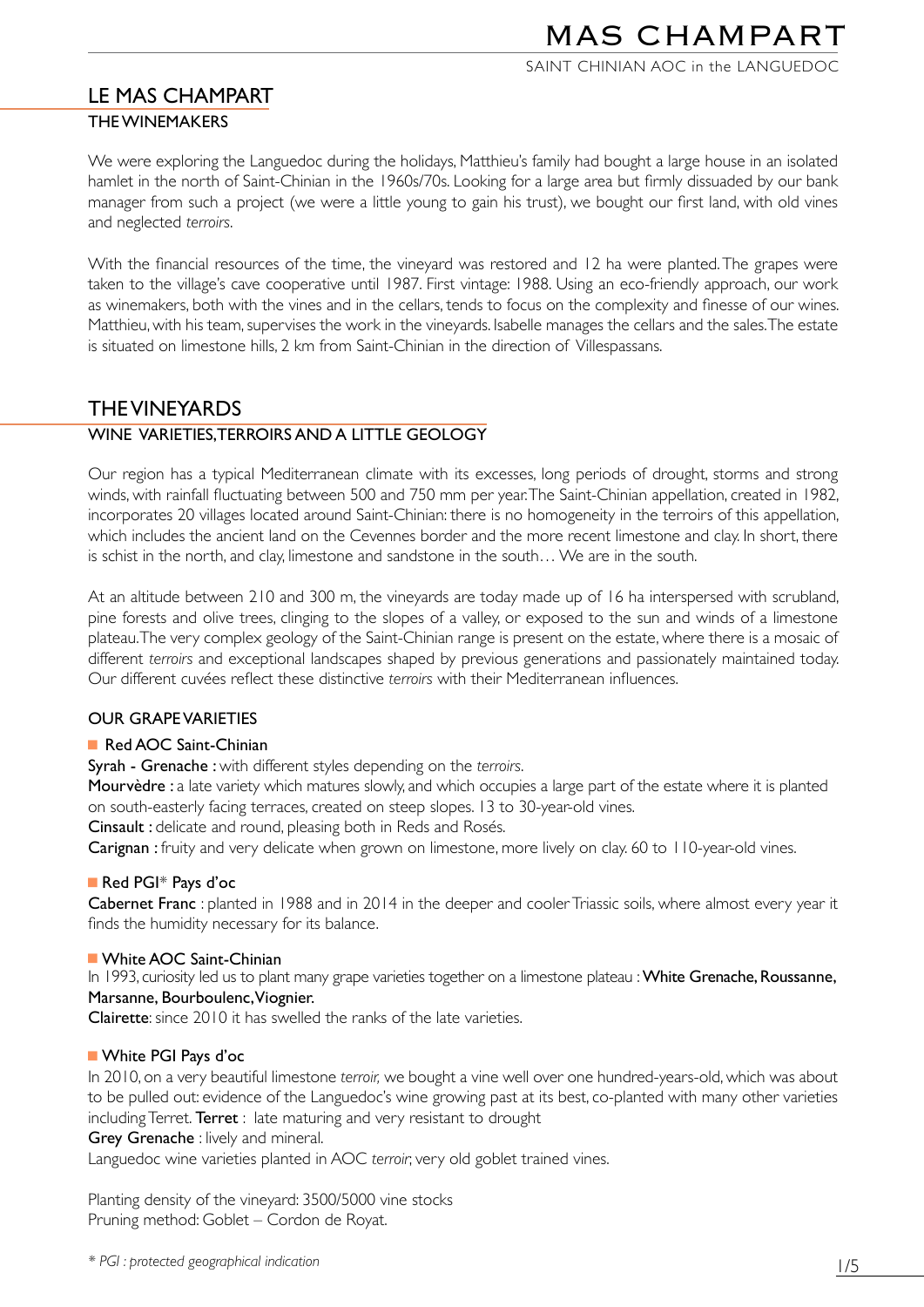#### *TERROIRS*

<sup>g</sup> At the foot of rocky cliffs, clay and limestone hillsides, red-ochre soil and steep slopes. Mourvèdre is planted in terraces here. Grenache, Carignan and Cinsault of the Côte d'Arbo *cuvée* cling to the hillsides.

<sup>g</sup> Limestone plateaux and stony soils, the favourite *terroirs* of Syrah, Grenache and Carignan, whose qualities are expressed here with great finesse. The vines are deeply rooted and withstand drought well. Our white grape varieties are also found here.

In the valley, there are different types of soil, including the specific and later *terroir* of variegated marl which adds freshness to the wines. Syrah vines are planted on the lower slopes (Côte d'Arbo *cuvée*). Cabernet Franc is planted in the deeper soils with PGI classification.

### A LITTLE GEOLOGY

For the enthusiasts, here is a little glimpse of the geological map with a cross-section of the "Saint-Chinian range" well-known to geologists and students for its complexity ! (C7e / C7c / T-trias / T10 / L2)



*" The limestone cliffs and the marls of the Maastrichtian age of the Cretaceous period run alongside the dolomites of the early Jurassic period (Hettangian) and the variegated marl of the Triassic. The whole of the Triassic, and more particularly the very malleable late Triassic clay, acted as a point of décollement (area of slippage) during the tangential tectonics of the Saint-Chinian range, often coming into contact with unnatural bedfellows! "*\* There, now you understand the diversity of Saint Chinian!

*\* Graphic art department of the B.R.G.M (Bureau for Geological and Mining Research)*

# OUR CHOICES

## CONVERSION TO ORGANIC CULTURE

For more than 30 years, our work has reflected our desire to protect and preserve the environment. We do everything to ensure that the maximum number of vines are organically grown. Additions of compost or manure help to improve conditions in our Mediterranean soils undermined by drought and heat. The vineyards are ploughed or ploughed and grassed depending on the slope. The rows are French ploughed. In our old sloping vineyards, cross ploughing is carried out with a crawler tractor. All plant treatments are carried out with organic products.

We hesitated in the face of the technical problems as our vineyards are on very steep slopes and our vines are very old: little mechanization is possible, difficult working conditions means there are a lot of weeds competing with the vines in a climate where periods of drought can last several months. The decision was taken in 2019 to try to overcome these obstacles in order to have a coherent discourse for all our clients. 2020 is our 2nd year of conversion

The old goblet trained vines are treated at the beginning of the season with a "back-pack" pump. Disbudding, and aeration of the bunches if necessary, limits treatments and makes the grapes healthy, which is essential. It determines aromatic quality. Average yields are around 28/33hl/ha. Every year, after the harvests, Matthieu and our team devote time to restoring the walls, terraces and dry stone huts, and to maintaining the paths (without weed killer).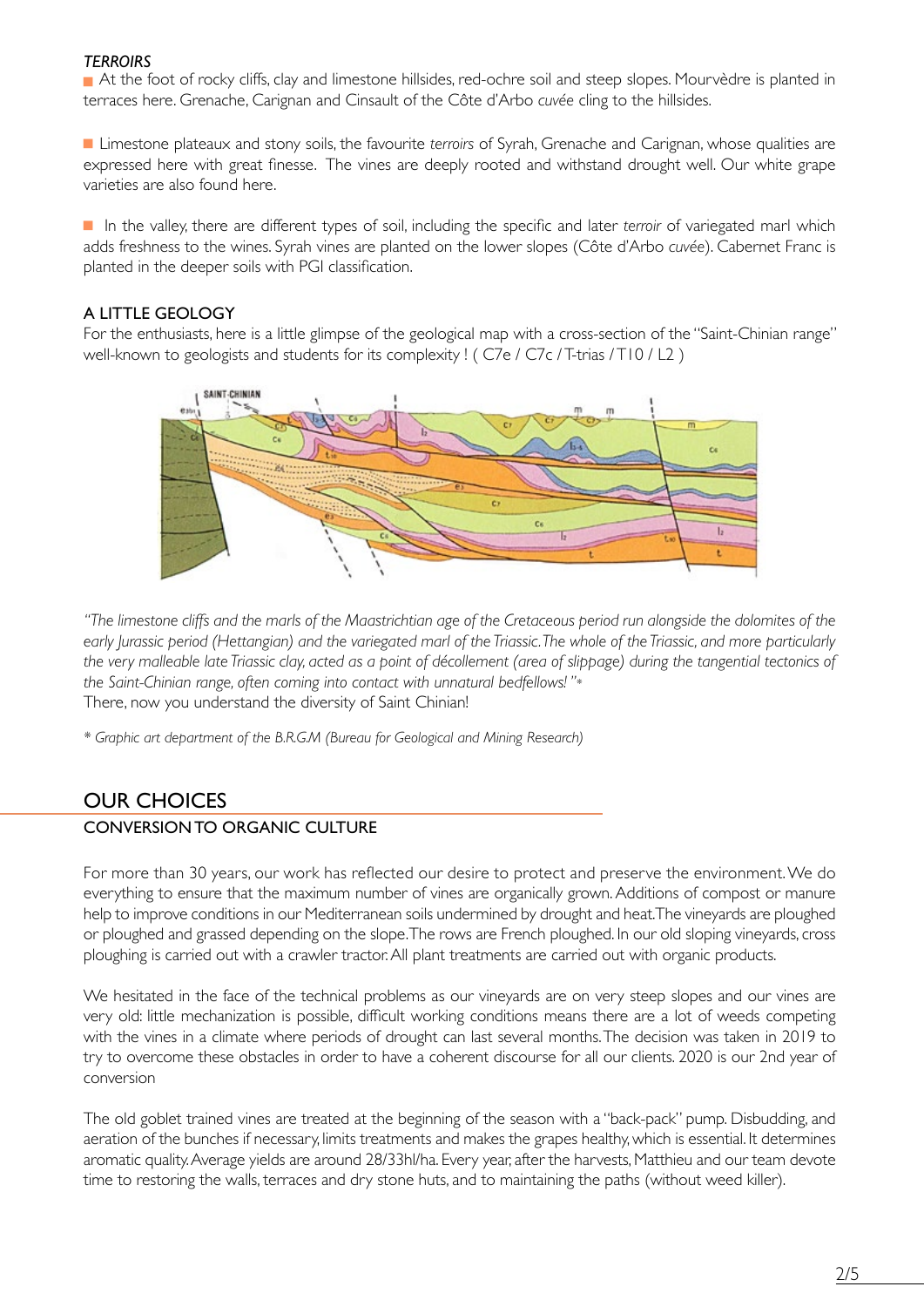## THE CELLAR HARVESTING AND WINEMAKING

Grapes are harvested manually in *comportes* (wooden buckets) or *cagettes* (shallow trays), and are sorted if necessary. Harvesting usually lasts over one month due to the diversity of the grape varieties and the *terroirs*. The grapes are brought quickly to the cellar by our sturdy pickup truck.. The wine making process involves as little interference as possible, and is designed to respect the terroir and the grapes. Sulphur is used wisely and our wines contain less than 50mg/litre of SO2 in total. In 1995, after being cramped in our little cellar right from the start, we had a semi-underground cellar built, making use of the very steep slope of the land. Temperature and hygrometry are controlled. In 2015/2016 the plan to enlarge the cellar finally became a reality, allowing us to offer tasters a worthy setting.

## WORK IN THE CELLARS

## $\blacksquare$  The Whites

Due to the diversity of our white grape varieties, both early and late, we harvest the grapes at different levels of maturity. To keep aromatic freshness, the early varieties (Roussanne, Viognier) and oxidative varieties (Bourboulenc, Grey Grenache) are harvested in shallow trays and refrigerated before being pressed and allowed to settle. The musts are treated lightly with sulphite before fermentation which occurs in vats or barrels (500l –228l). Depending on the vintage, malolactic fermentation occurs naturally after fermentation. The wines are blended in spring and bottled in the summer.

### $R$ osé

One plot of Mourvèdre with a cold aspect and the lower section of some Cinsault vines are reserved for Rosé. This is a 95 / 100% direct press Rosé. The grapes are picked when they are less ripe than the Reds, and direct pressed. After gentle settling, fermentation is carried out with a little SO2 to encourage malolactic fermentation. The musts ferment at a temperature of around 18°, allowing the aromas and minerality of the grapes to express themselves. The Rosé is bottled in March after several months on lees.

#### ■ The Reds

Our grapes, harvested when well ripened, are transported in 45 kg wooden buckets in our pickup truck and quickly arrive at the cellars, where they are destemmed and lightly crushed before being vatted by gravity. Vinification methods are determined by the terroir, and grape varieties are sometimes blended in the vat. Fermentation occurs with natural yeasts, in concrete and enamelled steel vats. . We prefer soft extraction methods in order to preserve the fruit and aromatic freshness (pumping over and crushing). Vatting lasts between 3 to 5 weeks, depending on the *cuvées* and fermentation times.

Elevage continues in vats for the Côte d'Arbo *cuvée* and our PGI red for 10 to 15 months. Causse du Bousquet and Clos de la Simonette are mainly made in barrels (228l cask, demi-muids, 500 L barrels). Barrelling takes place at the beginning of November, the wines stay for 18 months in new barrels and 12 months in barrels which have been used for one or several wines. A very small proportion of barrels are renewed every year. The cellar provides the right temperature and hygrometry conditions for elevage. Blending is done gradually and ends in springtime, or after elevage in barrels. The wines are not clarified, they are lightly filtered during elevage in vats.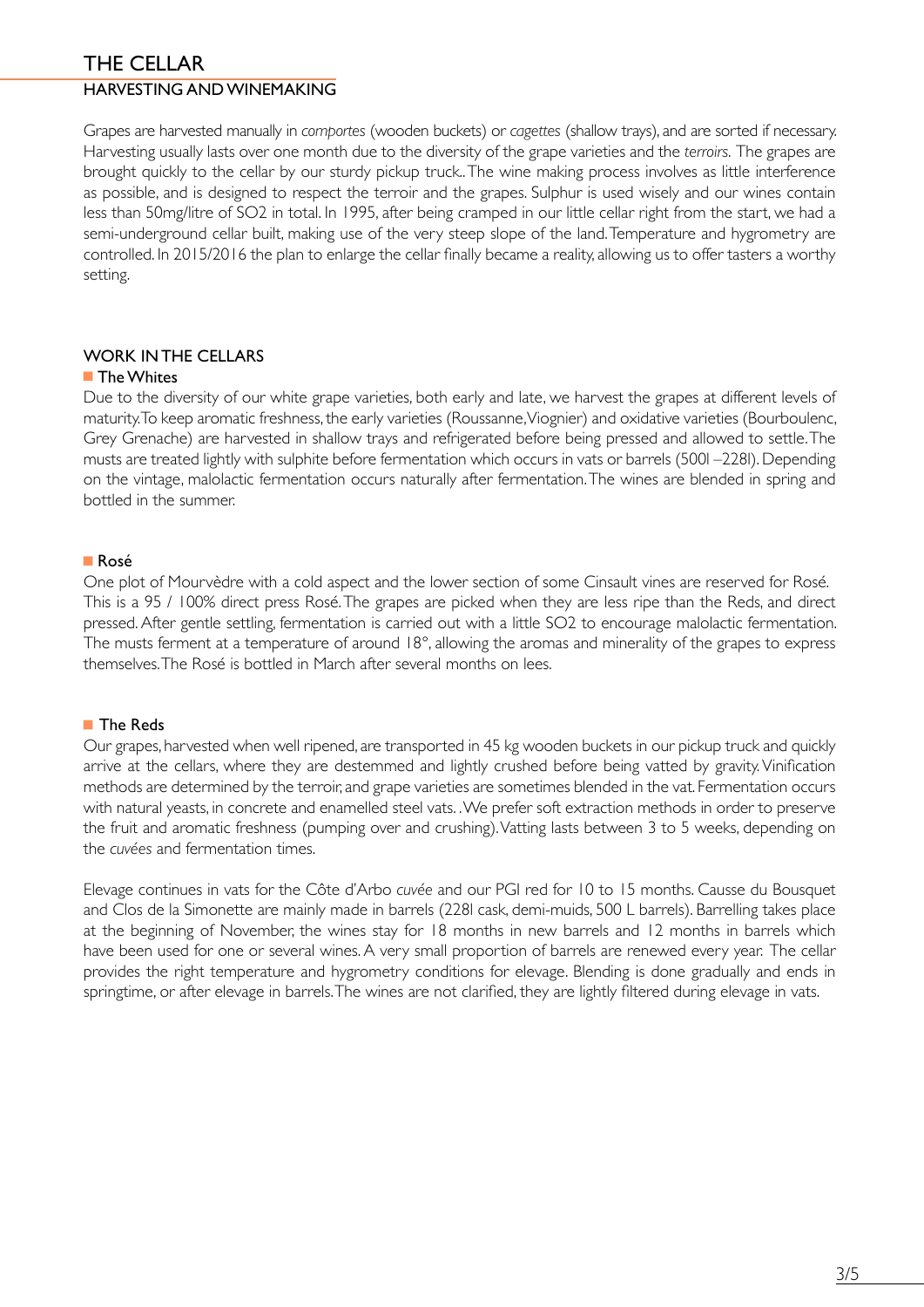# OUR WINES *CUVÉES* AND VINTAGES

## OUR SAINT-CHINIAN AOC's

## ■ Saint-Chinian Rosé

*"Salmon pink in colour, airy, fresh, digestible and slightly effervescent. Delightful in summer ! "*

Direct pressed, mainly consisting of Mourvèdre, complemented by Cinsault and sometimes a little Syrah. A real gastronomic Rosé which harmonises very well with summery and Mediterranean cuisine.

### ■ Saint-Chinian White

#### *"Powerful but with finesse, a wine which goes well with food."*

The Saint-Chinian AOC White was created in 2004. On a limestone *terroir*: White Grenache, Roussanne, Marsanne and Bourboulenc complemented by a little Clairette and Viognier. Around 40% fermentation in barrels and 60% in vats. The diversity of our grape varieties provides a balance between maturity, aromatic freshness and minerality.

For the Reds, the *cuvées* are defined in relation to the two terroirs which the estate is composed of, clay and limestone. The relatively late clay and limestone *terroir* of the estate adds a good amount of freshness to the wines. It also contributes a density of substance which has to be refined during elevage.

### <sup>g</sup> Saint-Chinian Côte d'Arbo Red

*"Fruity, peppery and quaffable, with a good length in the mouth."*

A selection from clay soil plots, favouring fruitiness and vivacity, and steep hillsides with ochre and red soils. All the Saint-Chinian, AOC's grape varieties, Syrah, Grenache, Carignan, Cinsault and Mourvèdre, in a blend aged in vats.

### **GE** Saint-Chinian Causse du Bousquet Red

*"Extremely delicious, well developed and concentrated without being heavy, whose qualities emerge at the table."* A selection from low yielding plots mainly on the limestone plateau. Syrah with its density is dominant in the blend and complemented by Grenache, Mourvèdre and Carignan. 2/3 are aged in Burgundian barrels of different ages and 1/3 in vats. Bottling takes place after 20 to 24 months. Good keeping potential.

#### <sup>g</sup> Saint-Chinian Clos de la Simonette Red

*"Powerful and ripe but with freshness contributed by Mourvèdre and Carignan."*

A *cuvée* which brings together the two terroirs of the vineyard. Blending with 2/3 Mourvèdre, from a red and ochre clay *terroir,* complemented by Grenache and Carignan grown on a limestone terroir. Elevage in demi-muids for 12 to 18 months with a small number of new barrels, depending on the vintage. Bottled after 24 months. Good keeping potential.

The old vintages which we have kept and which we open regularly prove the good ageing qualities of our Causse du Bousquet and Clos de la Simonette *cuvées,* even in the lightest vintages.

## OUR VINS DE PAYS

Two limited edition and original *cuvées*.

## **PGI Pays d'Oc White**

## *"A Vin de Pays on a Saint-Chinian AOC terroir "*

Terret and Grey Grenache. On a *terroir* classified as AOC, Languedoc grape varieties which are "historic" but which are not currently accepted as AOC. Terret, from vines more than 110 years old, thrives on the driest and stoniest limestone terrain. Picked when slightly overripe, it adds smoothness and aromatic richness, while Grey Grenache adds a refreshing minerality. Vinification is carried out in 500 L barrels, and it is bottled after 10 to 12 months of elevage.

## <sup>g</sup> PGI Pays d'Oc Red

#### *"Full, fresh and forthright, a wine for drinking with friends "*

Mainly Cabernet Franc complemented by a little Syrah and sometimes Carignan, with elevage in vats and bottling after 12 to 15 months of elevage. It's like a Mediterranean Cabernet with its maturity, but without heaviness and retaining a great vivacity.